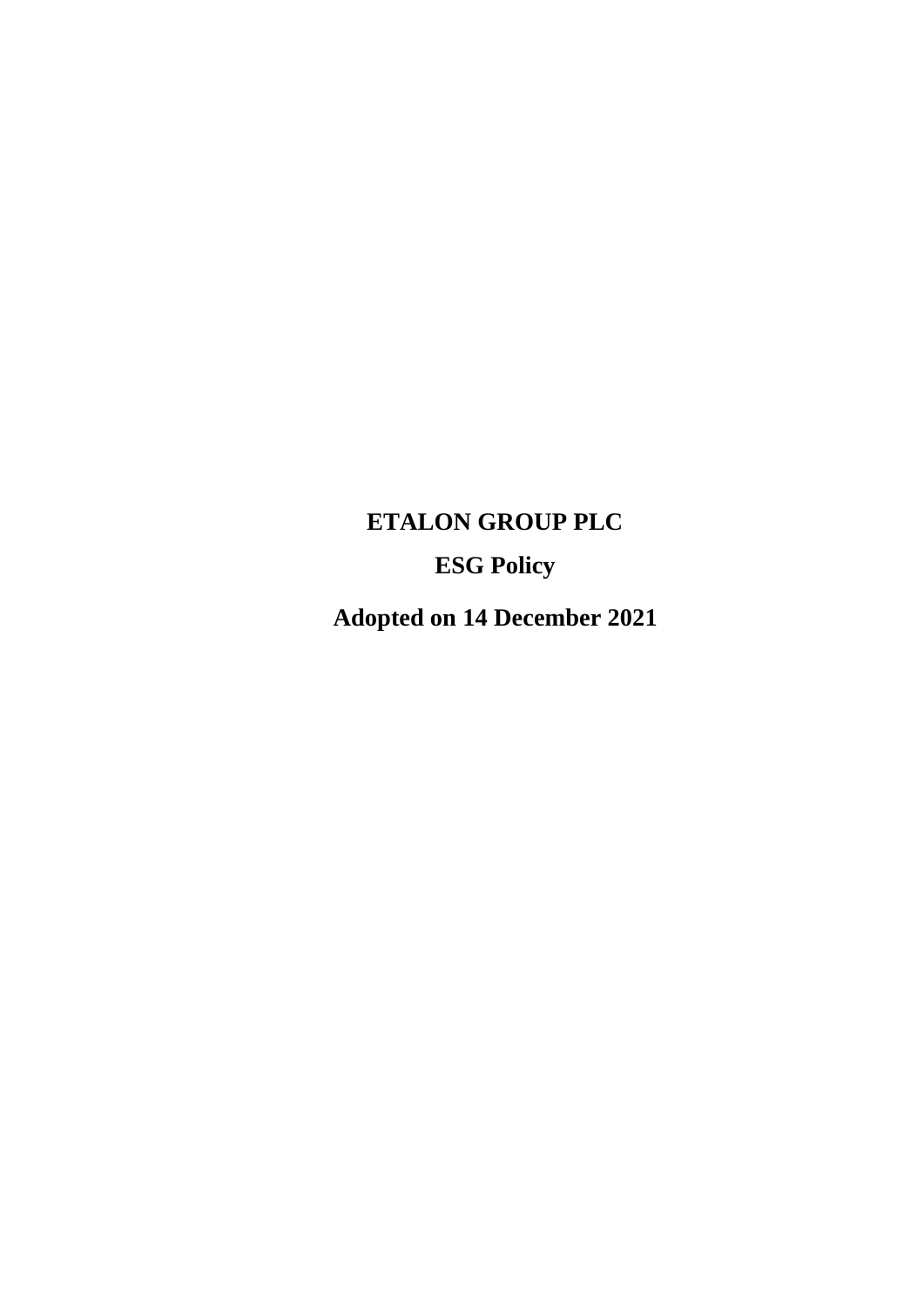#### **1. General provisions**

This Policy is a public document, and it specifies the uniform principles, approaches and areas of activity of Etalon Group PLC as well as Etalon Group company AO and other legal entities directly or indirectly controlled by Etalon Group company AO (hereinafter "**Etalon Group**" or "**Group**") related to sustainable development, including issues of social and environmental responsibility as well as transparency in disclosing information about the Group's strategy and corporate governance practices. The development and implementation of this Policy will help streamline the Group's ESG-related activities (sustainability factors and risks) and meet the goals of improving the quality of the management thereof, business transparency and the impact of interaction with stakeholders, while strengthening the Company's reputation and improving its investment case.

#### **2. Terms and definitions**

**Accountability** – the totality of the following elements:

- (A) compliance with legal requirements, standards, codes, principles, strategies and other voluntary commitments;
- (B) willingness to respond to issues of concern to stakeholders and to take appropriate corrective or preventive measures;
- (C) publication of reports on key topics in line with requests for information from stakeholders;
- (D) responsibility to stakeholders for decisions and activities.

**Company** – Etalon Group PLC.

**ESG (Environmental, Social and Corporate Governance)** – sustainability factors and risks (environmental protection, social development and corporate governance) that the Company takes into account in the process of making management and investment decisions.

**Etalon Group ("Group")** – Etalon Group PLC, Etalon Group company AO and other legal entities directly or indirectly controlled by Etalon Group company AO.

**GRI Standards** *–* uniform standards and recommendations for the preparation of nonfinancial reports, developed by the international organisation Global Reporting Initiative.

**Interaction with stakeholders** – processes carried out within the Company to engage stakeholders in Etalon Group's activities and to take their opinions into account when making decisions for achieving agreed targets.

**Non-financial reporting** *–* the totality of data and indicators reflecting the goals, approaches and results of companies' activities in relation to all substantive issues of social responsibility and sustainability.

**NPS (Net Promoter Score)** – a measure that determines the level of customer loyalty – that is, customer loyalty to a product, company or brand – and their willingness to recommend a product/brand.

**Regions of operations** – the geographic areas in which Etalon Group operates.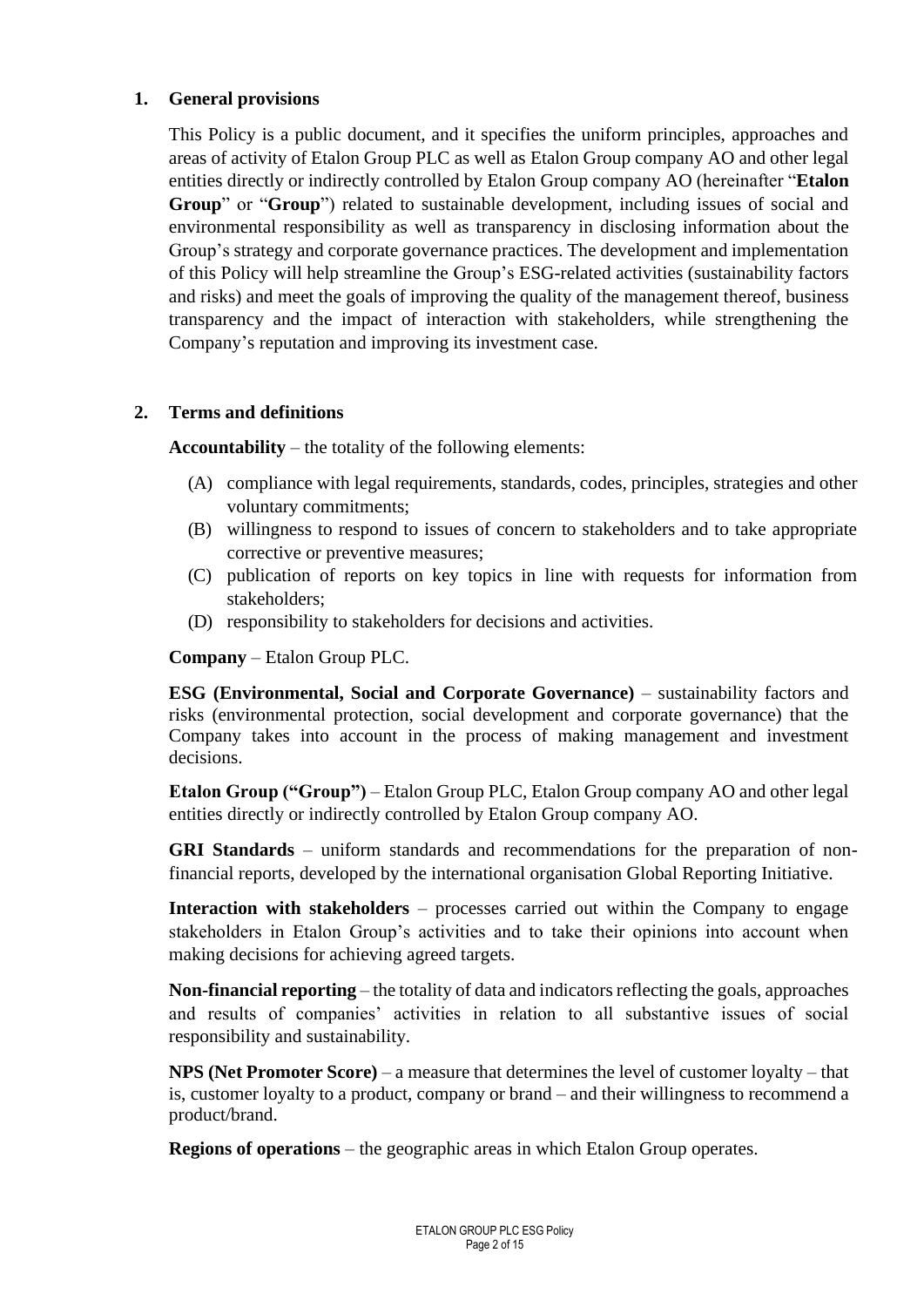**Stakeholder** – a group that can influence a company's activities or, on the contrary, is able to be influenced by a company's activities, the products it produces or the services it provides and related actions (AccountAbility's AA1000 Stakeholder Engagement Standard [AA1000SES]).

**Sustainable development** *–* development that meets the needs of the present without undermining opportunities for future generations (ISO 26000:2010).

**UN Sustainable Development Goals (SDGs)** –17 sustainable development goals developed by the UN General Assembly to protect and improve the well-being of the planet.

#### **3. Goals, objectives and principles of the ESG Policy**

- 3.1. The Group is aware of its responsibility for the economic, social and environmental consequences of its activities, and it carries out a set of measures to minimise its negative impact on the environment and society, as well as to promote the sustainable development of the regions where it operates.
- 3.2. Etalon Group's ESG activities are aimed at positive changes inside and outside the Group, which is in line with the strategic interests of increasing business transparency and closer dialogue with society to increase the mutual benefits of cooperation.
- 3.3. A responsible approach to ESG issues is one of the key elements of Etalon Group's corporate behaviour and helps to bolster its reputation and reduce strategic and operational risks, which ultimately helps to increase capitalisation and create value for a wide range of stakeholders.
- 3.4. The implementation of this Policy helps achieve the following objectives:
	- (A) establishing the basis for a centralised ESG management system within Etalon Group;
	- (B) developing specific and measurable ESG goals and integrating these goals and associated risks into the Company's strategy and into the process of making operational decisions;
	- (C) expanding and improving ESG practices within Etalon Group and its subsidiaries, promoting a responsible approach to social and environmental issues and standards for disclosing information on corporate governance practices among Etalon Group partners;
	- (D) ensuring the transparency of Etalon Group's activities by improving non-financial reporting in accordance with international standards, as well as through continuous monitoring of the effectiveness of ESG activities.
	- 3.5. The Company's ESG Policy is based on the following principles:
		- (A) compliance with the requirements of applicable laws and the obligations undertaken by Etalon Group, and responsibility for the consequences of the Group's actions;
		- (B) observance of human rights and respect for the worth and dignity of human beings;
		- (C) information transparency;
		- (D) accountability: Etalon Group strives to disclose information about its policies, decisions and activities in an accurate, transparent manner and to a reasonable and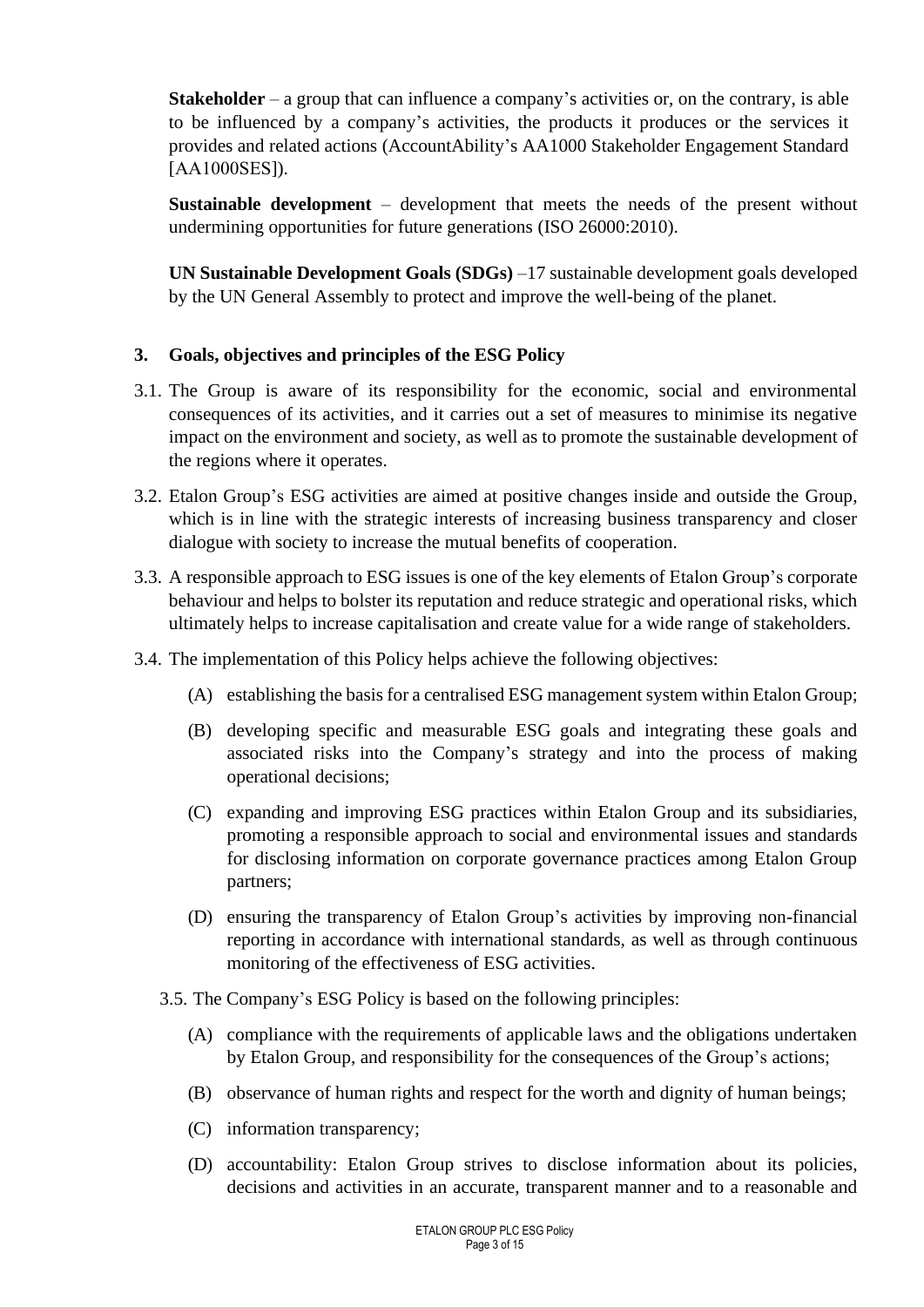sufficient degree; and to publish, on a regular basis, reports on the impact of the Group's activities on society, the environment and the development of the regions where it operates;

- (E) open dialogue with stakeholders, taking into account their interests and expectations when making management decisions;
- (F) implementation of ESG initiatives mainly in the regions of operations, taking into account the specifics and needs of and the strategic orientation for the development of these regions;
- (G) an assessment of the performance of Etalon Group's ESG activities and continuous improvement thereof.

#### **4. ESG-related operations management and activity planning**

- 4.1. ESG management system
	- (A) Etalon Group's ESG management system is based on adherence to high standards of corporate governance, environmental protection and the prioritisation of the longterm development goals of our business and society.
	- (B) The principles for managing ESG issues are reflected in Etalon Group's standards and policies.
	- (C) Management of ESG-related activities is carried out within the framework of the general system for managing the Company's activities and is an integral part thereof.
	- (D) Strategic ESG-related issues are under the purview of the Investor Relations and Information Disclosure Committee of Etalon Group PLC's Board of Directors.
	- (E) The role of the Investor Relations and Information Disclosure Committee isto support the Board of Directors in the development and implementation of an ESG strategy and the preparation of reports on sustainable development, including methodological support for data collection. The Investor Relations and Information Disclosure Committee may engage the employees of subsidiaries to perform ESG-related tasks.
	- (F) The day-to-day management of ESG-related issues is carried out by the President of Etalon Group company AO and his deputies in the relevant areas of business development.
	- (G) The implementation of a strategy, policies and processes in various areas of sustainable development at the level of individual subsidiaries is the responsibility of specialised divisions.
- 4.2. Planning
	- (A) In order to implement the provisions of this Policy, corresponding documents are developed and applied at each planning level. At the same time, this Policy is the main document specifying the Group's sustainability goals.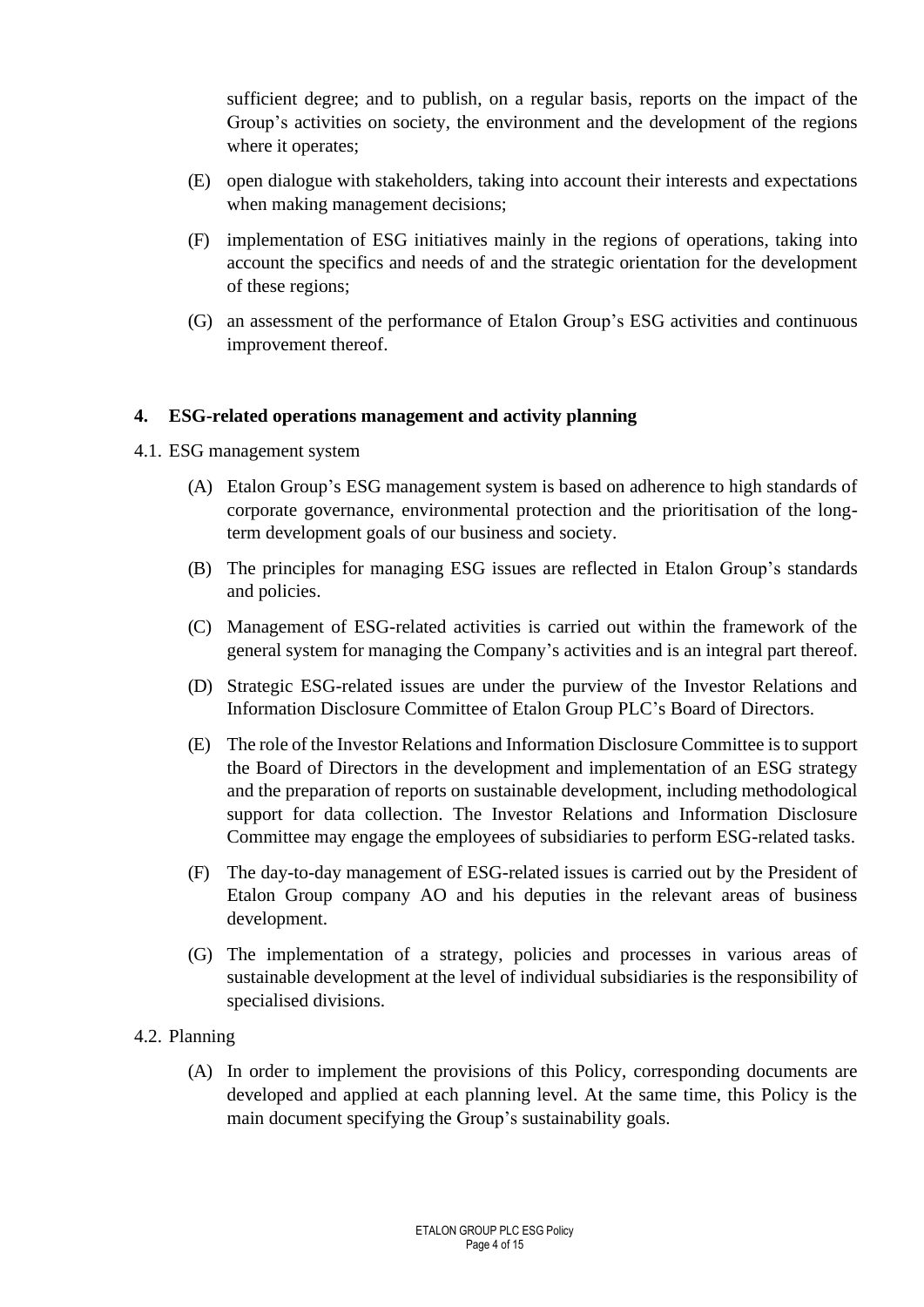- (B) Specific ESG-related objectives and activities are established by business plans and programmes for the subsequent calendar year for the Group's individual subsidiaries and structural divisions.
- 4.3. Oversight

The internal control and audit system is used to oversee compliance with legal requirements and the Group's internal policies.

#### **5. Stakeholder engagement**

- 5.1. Etalon Group considers the basis of its success to be trust on the part of its stakeholders, as expressed through increased employee and customer loyalty, brand recognition and increased investment in Etalon Group's GDRs. In connection with the above, the Group attaches great importance to regular interaction with all major stakeholder groups.
- 5.2. The Group's main stakeholder groups are:
	- (A) clients;
	- (B) staff;
	- (C) business partners: customers, suppliers and contractors;
	- (D) Etalon Group shareholders and institutional investors;
	- (E) society.
- 5.3. When interacting with stakeholders, Etalon Group adheres to the goals, objectives and principles listed in para. 3 of this Policy, and is also guided by the provisions of the ISO 26000:2010 international standard and the recommendations set out in AccountAbility's AA1000 Stakeholder Engagement Standard (АА1000SES).
- 5.4. The Group's approach to engaging with various stakeholder groups is presented below:

| <b>Goals of engagement</b>                                                                                                                                                                                                                     | <b>Main situations involving</b><br>engagement                                                                           | Methods of engagement and areas<br>for development                                                                                                                                                                                                                                                                                                                                                                                                                                                                                                                                                         |
|------------------------------------------------------------------------------------------------------------------------------------------------------------------------------------------------------------------------------------------------|--------------------------------------------------------------------------------------------------------------------------|------------------------------------------------------------------------------------------------------------------------------------------------------------------------------------------------------------------------------------------------------------------------------------------------------------------------------------------------------------------------------------------------------------------------------------------------------------------------------------------------------------------------------------------------------------------------------------------------------------|
| <b>Customers</b><br>a)                                                                                                                                                                                                                         |                                                                                                                          |                                                                                                                                                                                                                                                                                                                                                                                                                                                                                                                                                                                                            |
| - disseminating information<br>about Etalon Group's product<br>- expanding the Group's client<br>base and increasing its NPS<br>- improving the customer<br>experience<br>- analysing customer needs to<br>improve the product and<br>services | - advertising and marketing Etalon<br>Group's product<br>- presale and aftersales service<br>- processing communications | - interaction with customers via a<br>hotline, social-media platforms,<br>directly in sales offices or by e-mail<br>- using advertising channels for<br>interaction with the target audience<br>- customisation of information<br>channels and customer offers<br>- refining our sales system<br>- making engagement more effective<br>by reducing the proportion of lost<br>calls and processing time<br>- using advanced technologies to<br>analyse and assess consumer<br>preferences<br>- improving the system for analysing<br>and recording communications to<br>identify the most in-demand housing |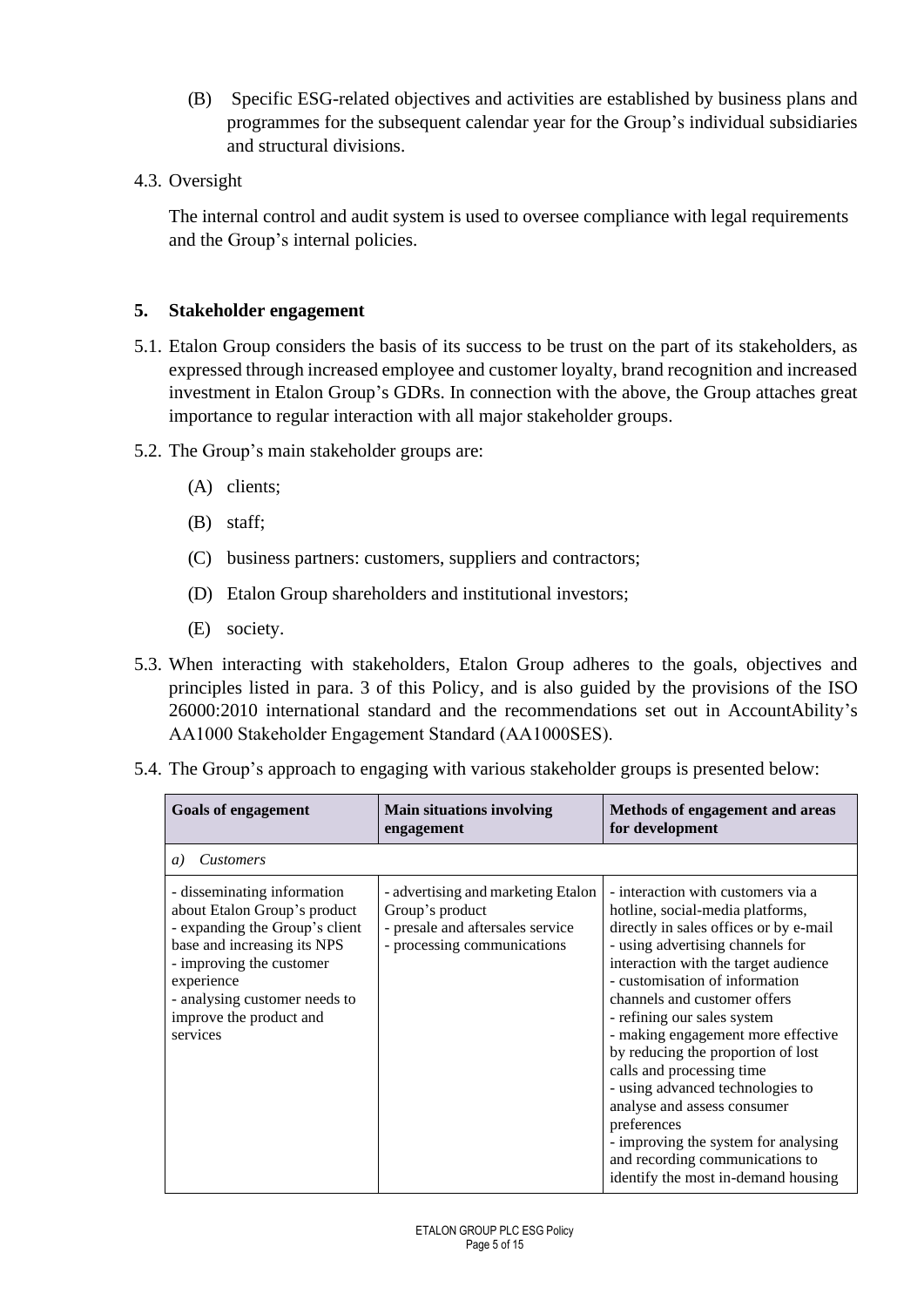| <b>Goals of engagement</b>                                                                                                                                                                                                                                                                                                                                                                      | <b>Main situations involving</b><br>engagement                                                                                                                                                                                                                   | Methods of engagement and areas<br>for development                                                                                                                                                                                                                                                                                                                                                                                                                                                                                                                                                                                                                                                                                      |
|-------------------------------------------------------------------------------------------------------------------------------------------------------------------------------------------------------------------------------------------------------------------------------------------------------------------------------------------------------------------------------------------------|------------------------------------------------------------------------------------------------------------------------------------------------------------------------------------------------------------------------------------------------------------------|-----------------------------------------------------------------------------------------------------------------------------------------------------------------------------------------------------------------------------------------------------------------------------------------------------------------------------------------------------------------------------------------------------------------------------------------------------------------------------------------------------------------------------------------------------------------------------------------------------------------------------------------------------------------------------------------------------------------------------------------|
|                                                                                                                                                                                                                                                                                                                                                                                                 |                                                                                                                                                                                                                                                                  | formats, their features and related<br>services<br>- improving approaches and<br>technologies to improve the quality of<br>construction and services<br>- developing B2C services and mobile<br>applications that simplify customers'<br>access to services                                                                                                                                                                                                                                                                                                                                                                                                                                                                             |
| Employees<br>b)                                                                                                                                                                                                                                                                                                                                                                                 |                                                                                                                                                                                                                                                                  |                                                                                                                                                                                                                                                                                                                                                                                                                                                                                                                                                                                                                                                                                                                                         |
| - attracting the most qualified<br>candidates who are capable of<br>sharing our values and making<br>a significant contribution to<br>Etalon Group's development<br>- ensuring health and safety,<br>professional growth and equal<br>opportunities for all employees<br>- creating a comfortable<br>working atmosphere<br>- transparency of the Group's<br>strategy and goals for<br>employees | - recruitment and hiring<br>- personnel management                                                                                                                                                                                                               | - using a variety sites to recruit and<br>hire employees<br>- collaborating with specialised<br>universities that train specialists and<br>offer practical experience in the<br>industry<br>- improving the personnel policy to<br>make the Group more attractive as an<br>employer<br>- constantly improving the<br>occupational health and safety<br>systems;<br>- onboarding and social support<br>programmes, as well as financial and<br>non-financial incentives for<br>employees<br>- training programmes for employees<br>- implementing an anti-discrimination<br>policy in accordance with legal<br>requirements and Etalon Group by-<br>laws<br>- distributing important information<br>via the corporate network and e-mail |
| Business partners: suppliers and contractors<br>$\mathcal{C}$ )                                                                                                                                                                                                                                                                                                                                 |                                                                                                                                                                                                                                                                  |                                                                                                                                                                                                                                                                                                                                                                                                                                                                                                                                                                                                                                                                                                                                         |
| - long-term mutually beneficial<br>cooperation that creates an<br>opportunity to achieve<br>operational efficiency and, as a<br>result, excellent operating and<br>financial results<br>- development of expertise in<br>carrying out industrial and<br>residential construction projects<br>- development, adaptation and<br>distribution of new approaches                                    | - general contracting activities<br>- supply of materials and<br>equipment, interaction with<br>contractors during the<br>implementation of development<br>projects<br>- partnership in the application of<br>new technologies and approaches<br>to construction | - a Group policy to combat corruption<br>and violations of antimonopoly laws<br>- maintenance and continuous<br>improvement of the quality control<br>system for incoming materials and<br>equipment<br>- development and improvement of<br>policies and approaches related to<br>responsible supply chains:<br>maintaining high standards for the<br>quality of industrial facilities and                                                                                                                                                                                                                                                                                                                                              |

housing projects under construction

- establishment and improvement of our own avenues of research and

- application and dissemination of advanced technologies to find more efficient and ergonomic solutions, as

by improving construction technologies and incorporating

development (R&D)

innovations

and innovations among industry

companies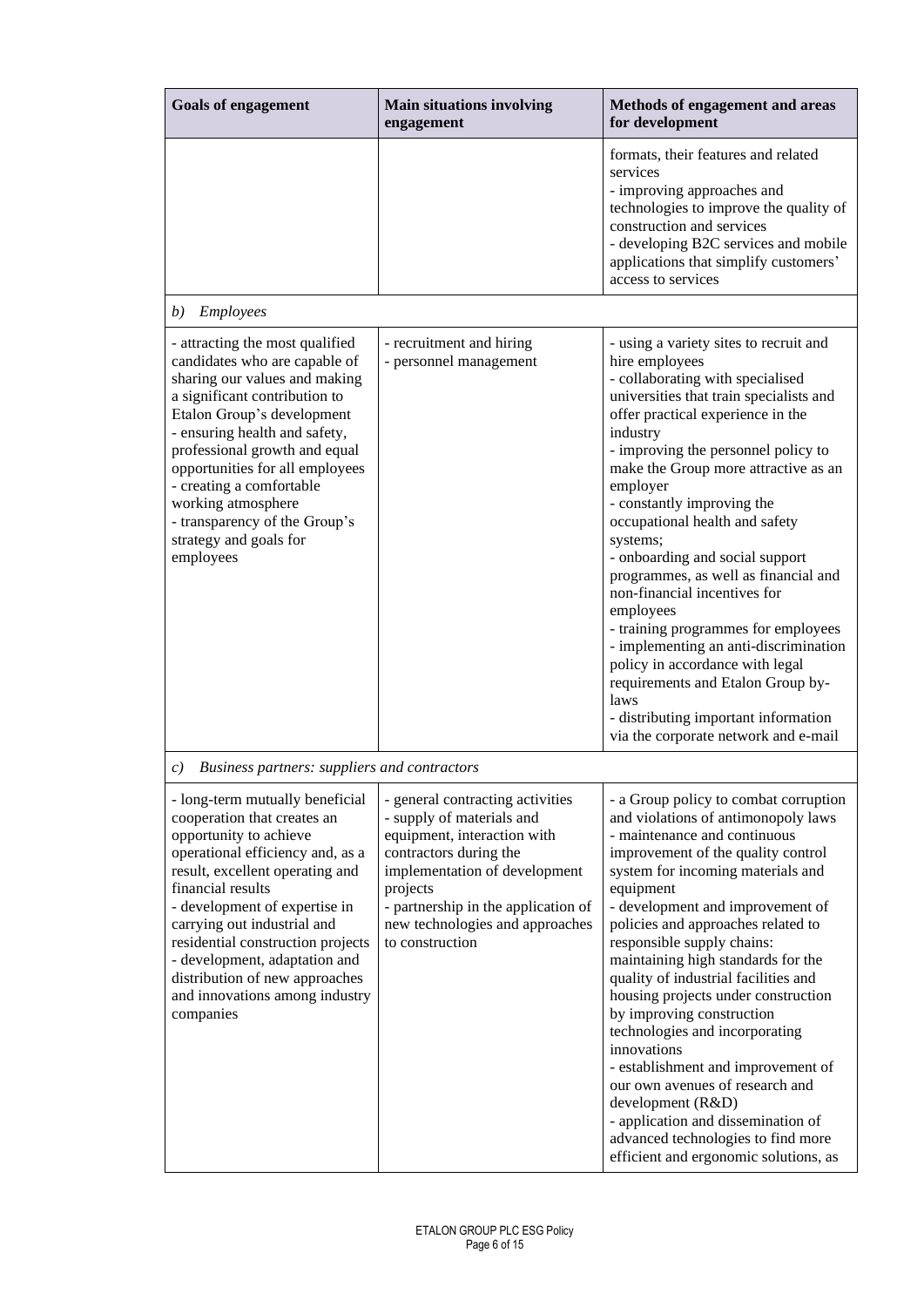| <b>Goals of engagement</b>                                                                                                                                                                                                                                                                         | <b>Main situations involving</b><br>engagement                                                                                                                                                                                                                                                                       | Methods of engagement and areas<br>for development                                                                                                                                                                                                                                                                                                                                                                                                                                                                                                                                                                                                                                                                                                                                                                                                                     |
|----------------------------------------------------------------------------------------------------------------------------------------------------------------------------------------------------------------------------------------------------------------------------------------------------|----------------------------------------------------------------------------------------------------------------------------------------------------------------------------------------------------------------------------------------------------------------------------------------------------------------------|------------------------------------------------------------------------------------------------------------------------------------------------------------------------------------------------------------------------------------------------------------------------------------------------------------------------------------------------------------------------------------------------------------------------------------------------------------------------------------------------------------------------------------------------------------------------------------------------------------------------------------------------------------------------------------------------------------------------------------------------------------------------------------------------------------------------------------------------------------------------|
|                                                                                                                                                                                                                                                                                                    |                                                                                                                                                                                                                                                                                                                      | well as to control quality and timing<br>throughout the entire project cycle<br>- sharing the Company's own know-<br>how through exchanges of experience<br>and a system of B2B services                                                                                                                                                                                                                                                                                                                                                                                                                                                                                                                                                                                                                                                                               |
| $\left( d\right)$                                                                                                                                                                                                                                                                                  | Etalon Group shareholders, institutional investors and interested parties                                                                                                                                                                                                                                            |                                                                                                                                                                                                                                                                                                                                                                                                                                                                                                                                                                                                                                                                                                                                                                                                                                                                        |
| - increasing Etalon Group's<br>investment appeal<br>- ensuring Etalon Group's<br>success in capital markets                                                                                                                                                                                        | - information disclosure<br>- face-to-face and remote<br>communication with the specified<br>groups of investors and<br>shareholders: participating in<br>conferences, organising<br>roadshows and visits to<br>construction sites, holding<br>meetings and conference calls<br>- General Meeting of<br>Shareholders | - timely disclosure of all necessary<br>information about operating and<br>financial results, important corporate<br>events and stages of project<br>implementation;<br>- publication of annual reports, press<br>releases, presentations and other<br>current information;<br>- improvement of the Company's<br>communications policy<br>- improvement of non-financial<br>reporting<br>- informing stakeholders about Etalon<br>Group's targets, development plans<br>and initiatives<br>- conducting surveys and studies to<br>assess shareholder opinions and<br>expectations (perception study)<br>- refining the Group's development<br>strategy with due consideration for the<br>interests of investors and the most<br>promising areas for business growth<br>- the adoption and maintenance of a<br>clearly communicated dividend policy                     |
| Society<br>e)                                                                                                                                                                                                                                                                                      |                                                                                                                                                                                                                                                                                                                      |                                                                                                                                                                                                                                                                                                                                                                                                                                                                                                                                                                                                                                                                                                                                                                                                                                                                        |
| - creating a comfortable urban<br>environment<br>- playing a role in the<br>development of the regions of<br>operations, including by<br>creating jobs and improving the<br>living conditions of the<br>populace<br>- protecting the environment<br>and combating climate change<br>and its impact | - implementing development<br>projects<br>- carrying out environmental and<br>charitable activities as well as<br>projects aimed at the<br>development of local<br>communities                                                                                                                                       | - creating infrastructural assets as<br>separate projects as well as in the<br>context of the implementation of<br>multifunctional residential complexes<br>or for integrated development projects<br>- study and incorporation into Etalon<br>Group's projects of state-of-the-art<br>approaches to planning residential and<br>public space<br>- continuously improving the quality<br>of design and construction, and<br>incorporating innovations<br>- ensuring strict compliance with the<br>requirements of Russian<br>environmental laws and the<br>application of additional<br>environmental measures, including<br>environmental impact assessments and<br>measures to limit the environmental<br>impact at all stages of a project<br>- developing and incorporating<br>approaches and technologies that<br>contribute to the efficient use of<br>resources |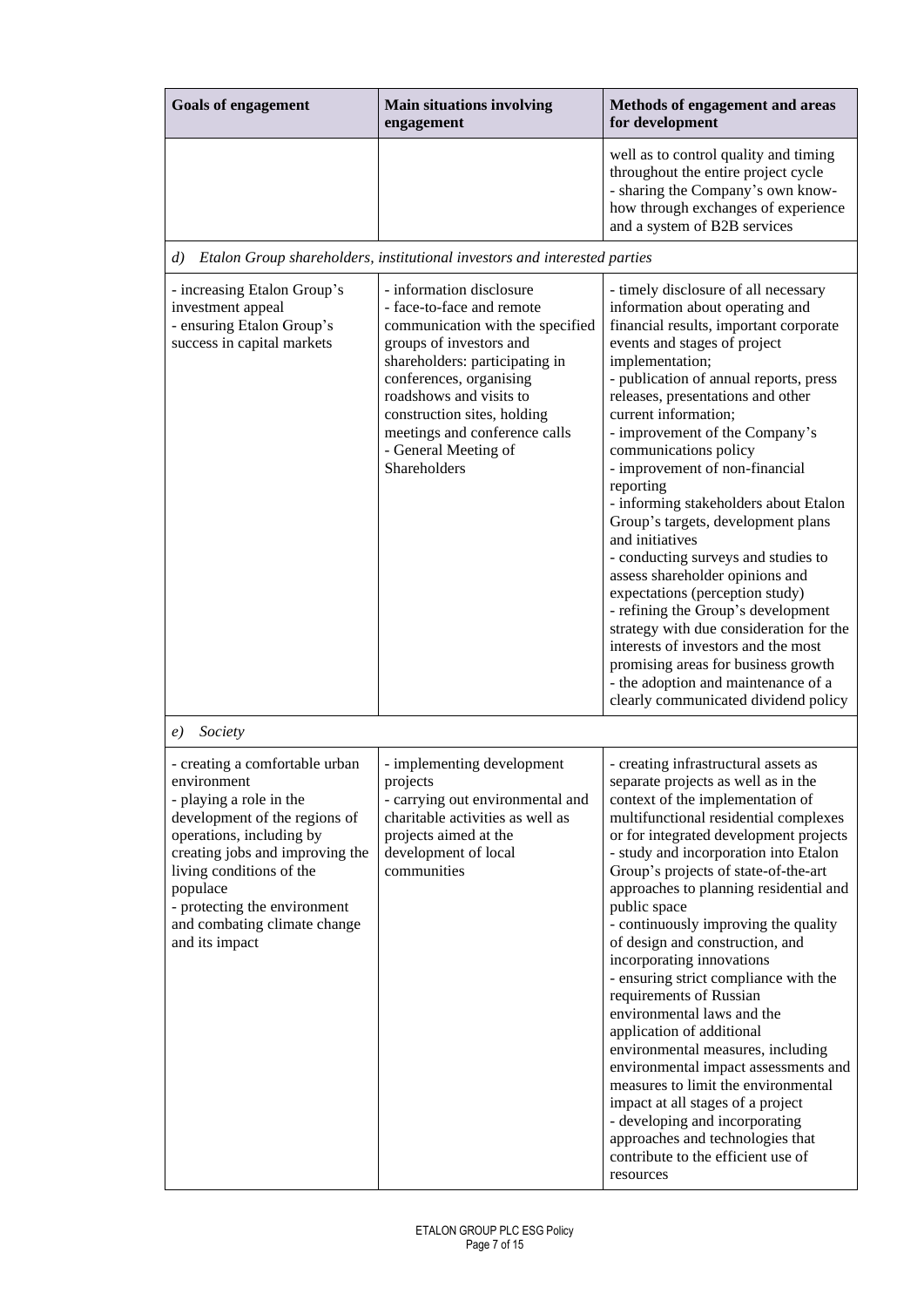| <b>Goals of engagement</b> | <b>Main situations involving</b><br>engagement | Methods of engagement and areas<br>for development                                                                                                                                                  |
|----------------------------|------------------------------------------------|-----------------------------------------------------------------------------------------------------------------------------------------------------------------------------------------------------|
|                            |                                                | - investing in the development of<br>regions of operations: restoring<br>historical monuments, and supporting<br>and organising cultural and sporting<br>events as well as charitable<br>programmes |

#### **6. Sustainability-related priorities**

- 6.1. In developing its ESG Policy, strategy, activities and approaches, Etalon Group is guided by the UN Sustainable Development Goals, the interests of stakeholders and its assessment of industry risks and impacts. Taking into account its main groups of stakeholders, its business profile and its own capabilities, the Group has identified five of the 17 UN Sustainable Development Goals that it considers priorities:
	- (A) good health and well-being;
	- (B) industry, innovation and infrastructure;
	- (C) sustainable cities and communities;
	- (D) responsible consumption and production; and
	- (E) climate action.
- 6.2. The Group's key sustainable development goals may change as it improves its ESG strategy and as specific measurable targets are established.
- 6.3. In accordance with the selected key goals, the Group carries out ESG activities in the following main areas:

### (A) **Promotion of social and economic development and well-being of the regions where it operates**

Etalon Group is aware of its business responsibility to its customers and local communities. In this regard, one of Etalon Group's main activities is to sustain economic growth and improve the quality of life of the populace in the regions where it operates: the creation of high-quality residential and social infrastructure, the reconstruction of historical monuments, support for cultural and sporting events, charitable activities, promotion of healthy lifestyles and job creation through Etalon Group's expansion as well as through the implementation of integrated development projects and the construction of commercial infrastructure.

#### (B) **Environmental protection**

The Group strives to reduce the negative impact of its activities on the environment and to adopt best practices in taking an environmentally friendly approach to construction, including, but not limited to, environmental protection measures at all stages of the implementation of development projects, the use of state-of-the-art resource-efficient utility systems and more environmentally friendly materials, design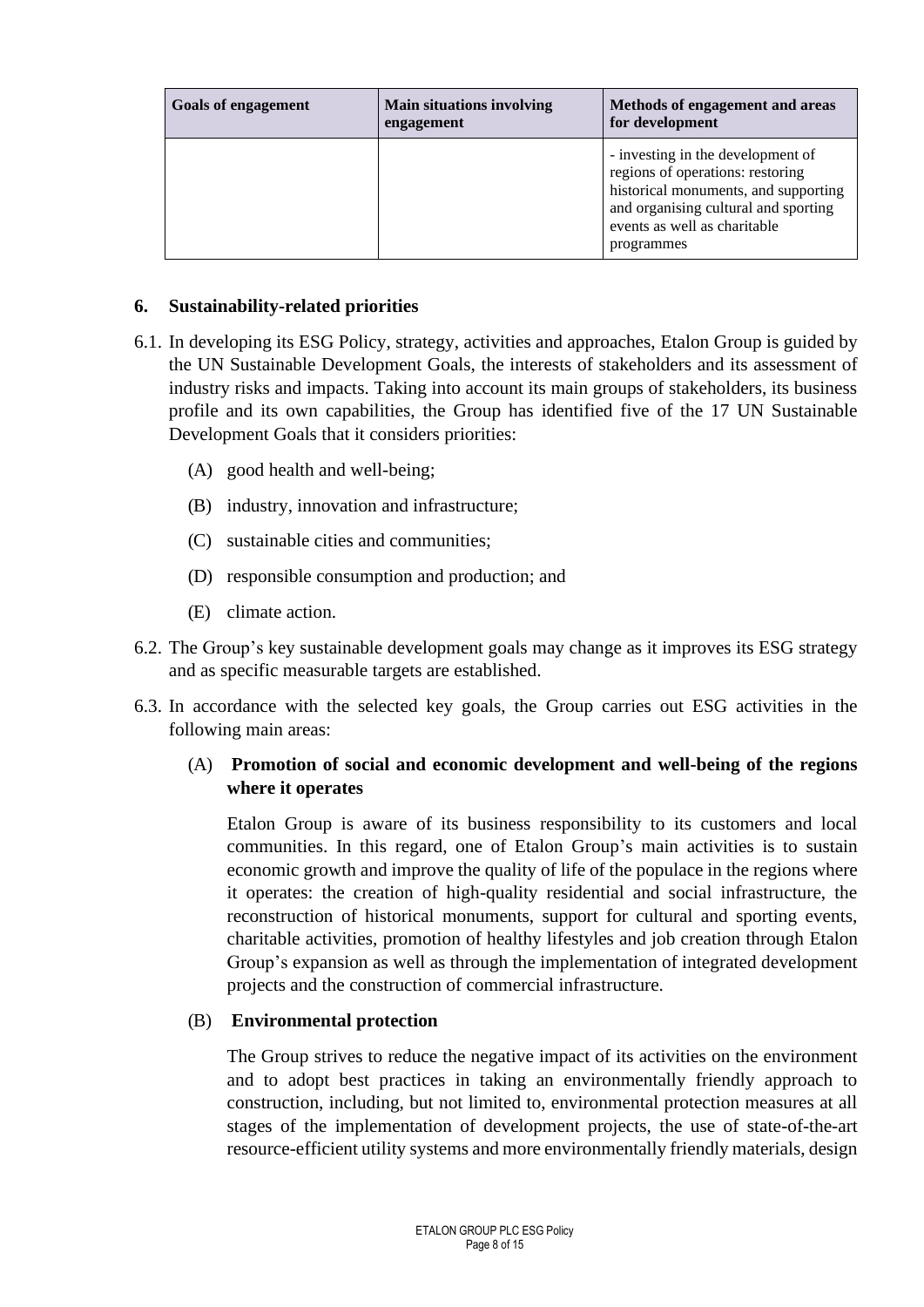that takes into account the optimal level of energy efficiency and respect for the environment during the operation of buildings, and improvement of adjacent grounds.

#### (C) **Responsible production and development of a high-quality product in line with sustainability requirements**

The Group is taking steps to more broadly incorporate models of consumption and production that meet the key requirements of target groups of consumers in terms of quality and of functional, emotional and other product features in a particular segment but that, at the same time, call for the most efficient use of resources and minimise the use of materials and technologies that have an adverse impact on the environment.

#### (D) **Incorporation of innovations**

Etalon Group attaches importance to the development and incorporation of innovations to improve business processes, shorten the production cycle and improve the safety thereof, reduce the burden on the environment, and increase the consumer appeal of and demand for its product, which in turn should increase the Group's competitive advantages and its commercial success.

#### (E) **Ensuring occupational safety**

Etalon Group considers its employees to be one of the main components of successful business development and pays special attention to maintaining their health and safety. The Group carries out multi-tiered monitoring of the occupational health and safety systems at its construction sites, constantly improves these systems and takes additional measures to maintain the health of its employees and develop a safety culture.

#### (F) **Staff development and retention**

Etalon Group's personnel management strategy focuses on improving its performance by recruiting, developing and retaining talented employees. The Group provides employees with a variety of opportunities for professional and career development: competitive salaries and career planning, performance bonuses, training and professional development programmes using its own or third-party educational platforms, as well as non-financial incentives and various benefits.

#### (G) **Providing equal opportunities**

Etalon Group adheres to a policy of zero tolerance for discrimination on the basis of age, skin colour, ethnicity, sex or any other basis and makes every effort to ensure that career opportunities at Etalon Group depend solely on an employee's personal and professional qualifications. The Group strives to maintain in all its subsidiaries and divisions a corporate culture based on mutual respect for all employees and their active participation in the life of Etalon Group.

#### (H) **Developing human resources for the construction industry**

Etalon Group sees its task as developing young professionals with the necessary knowledge and skills to work in the construction industry. In order to develop human resources for the industry, the Group collaborates with leading universities to carry out educational programmes and research projects, offers students opportunities to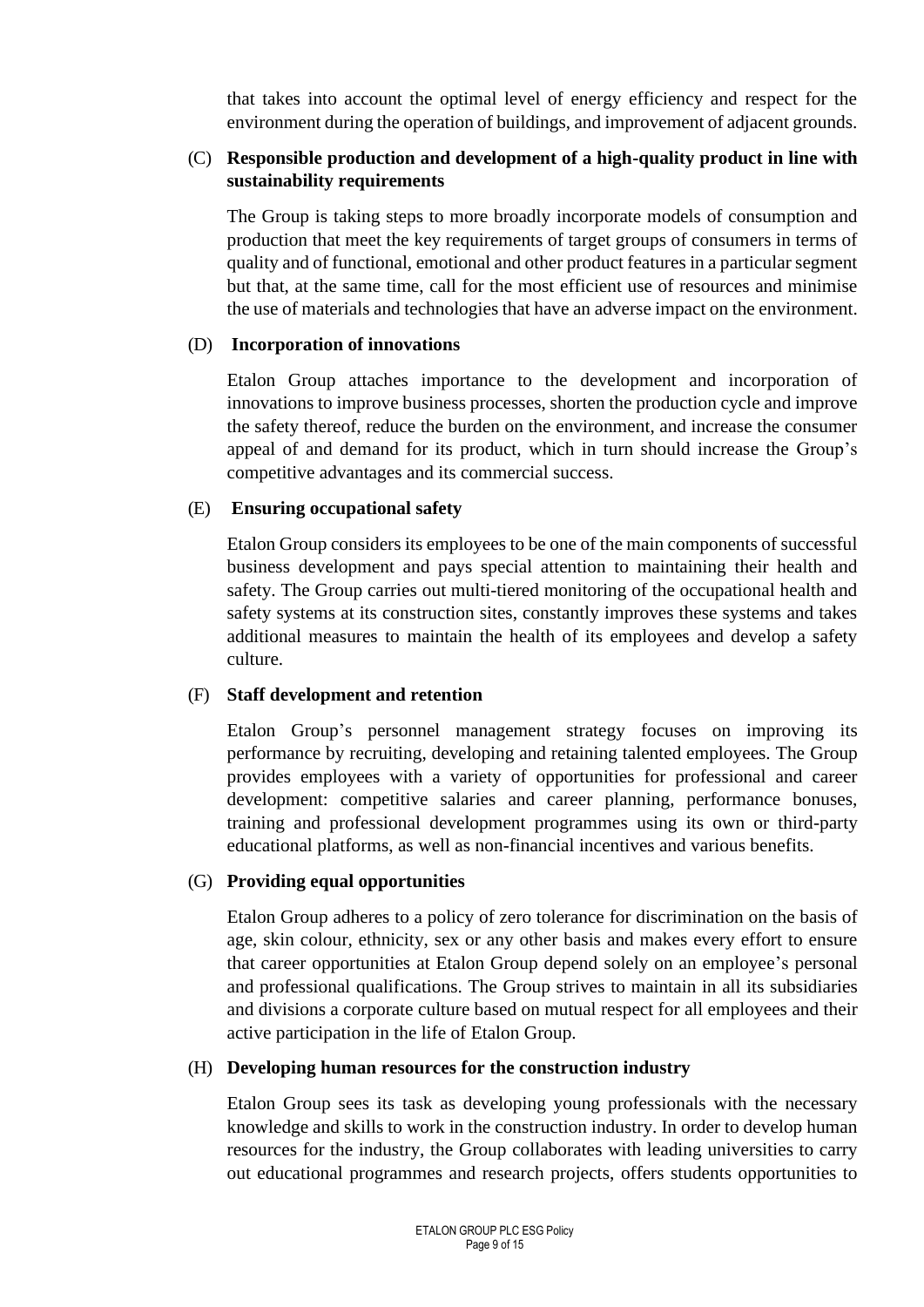gain workplace experience, gives lectures and participates in other educational and training events.

#### (I) **Implementation and promotion of an ethical approach to doing business, and combating corruption and fraud**

In its activities, Etalon Group is guided by regulatory requirements and high standards of ethical behaviour; ensures the fair selection of suppliers and contractors; seeks to work with counterparties that have an impeccable reputation and to comply with legal and generally accepted norms of corporate and business ethics and other sustainability requirements; conducts internal audits and uses a hotline on corruption, fraud and violations of corporate ethics as an additional tool for monitoring compliance with legal and ethical standards.

### **7. Non-financial reporting (see the list of non-financial disclosures in Annex 1 to this Policy)**

- 7.1. Etalon Group strives to ensure that information on the results of its sustainability activities is accessible and thorough by posting relevant information on its websites and publishing nonfinancial reports along with the Group's annual report.
- 7.2. The annual release of non-financial reports complies with the provisions of this Policy as well as the applicable laws of Cyprus and the Russian Federation regarding the disclosure of non-financial information.
- 7.3. The main principles for the preparation of non-financial reporting include:
	- (A) publication of Etalon Group's sustainability reports on an annual basis to inform stakeholders;
	- (B) preparation of these reports in accordance with, but not limited to, GRI Standards (as of the date of approval of this Policy), and giving due consideration to the best Russian and international sustainability experience, including the principles of the UN Global Compact;
	- (C) timely posting of reports on Etalon Group's website for the purposes of informing stakeholders;
	- (D) improvement of approaches to reporting in response to changes in the system used for planning and implementing Etalon Group's sustainability-related activities and the information needs of stakeholders.

### **8. Further steps**

In the context of implementing its ESG Policy, the Group plans to:

- 8.1. improve its system for collecting, consolidating and keeping records on non-financial information;
- 8.2. expand its list of non-financial information for disclosure by including previously unpublished indicators, where appropriate (see the list of indicators in Annex 2 to this Policy);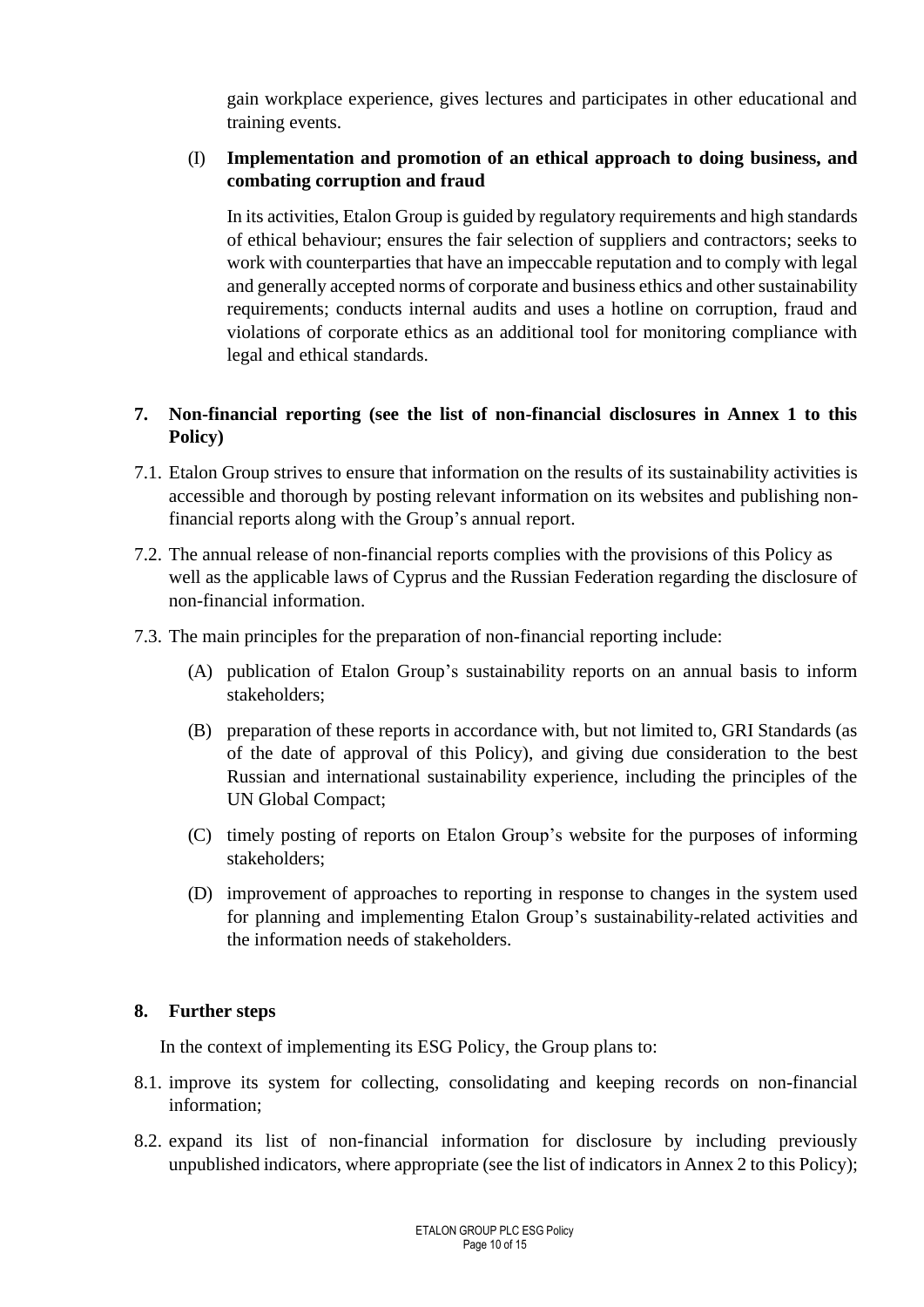- 8.3. set specific ESG goals consistent with the main UN Sustainable Development Goals selected by the Company and listed in para. 6.1;
- 8.4. regularly monitor progress towards the achievement of established goals;
- 8.5. review the selection of the main UN Sustainable Development Goals corresponding to the Group's development strategy, as necessary, but at least once every two years;
- 8.6. review, on an annual basis, the specific ESG goals mentioned in para. 8.3;
- 8.7. improve activities in the areas of sustainability and non-financial reporting based on stakeholder engagement, best practices and changes in ESG reporting standards.

#### **9. Final provisions**

- 9.1. This Policy is a permanent by-law.
- 9.2. Compliance with the principles of this Policy is mandatory for all employees of Etalon Group.
- 9.3. This Policy may be approved, amended or terminatedby a decision of the Board of Directors
- 9.4. This Policy shall enter into force as of the moment it is approved.
- 9.5. Oversight and responsibility for compliance with the provisions of this Policy rests with the Investor Relations and Information Disclosure Committee.
- 9.6. Other ESG-related by-laws adopted by Etalon Group shall not contravene the provisions of this Policy.
- 9.7. This Policy shall be subject to review at least once every two years and also in response to legislative amendments in order to comply with new legislative norms.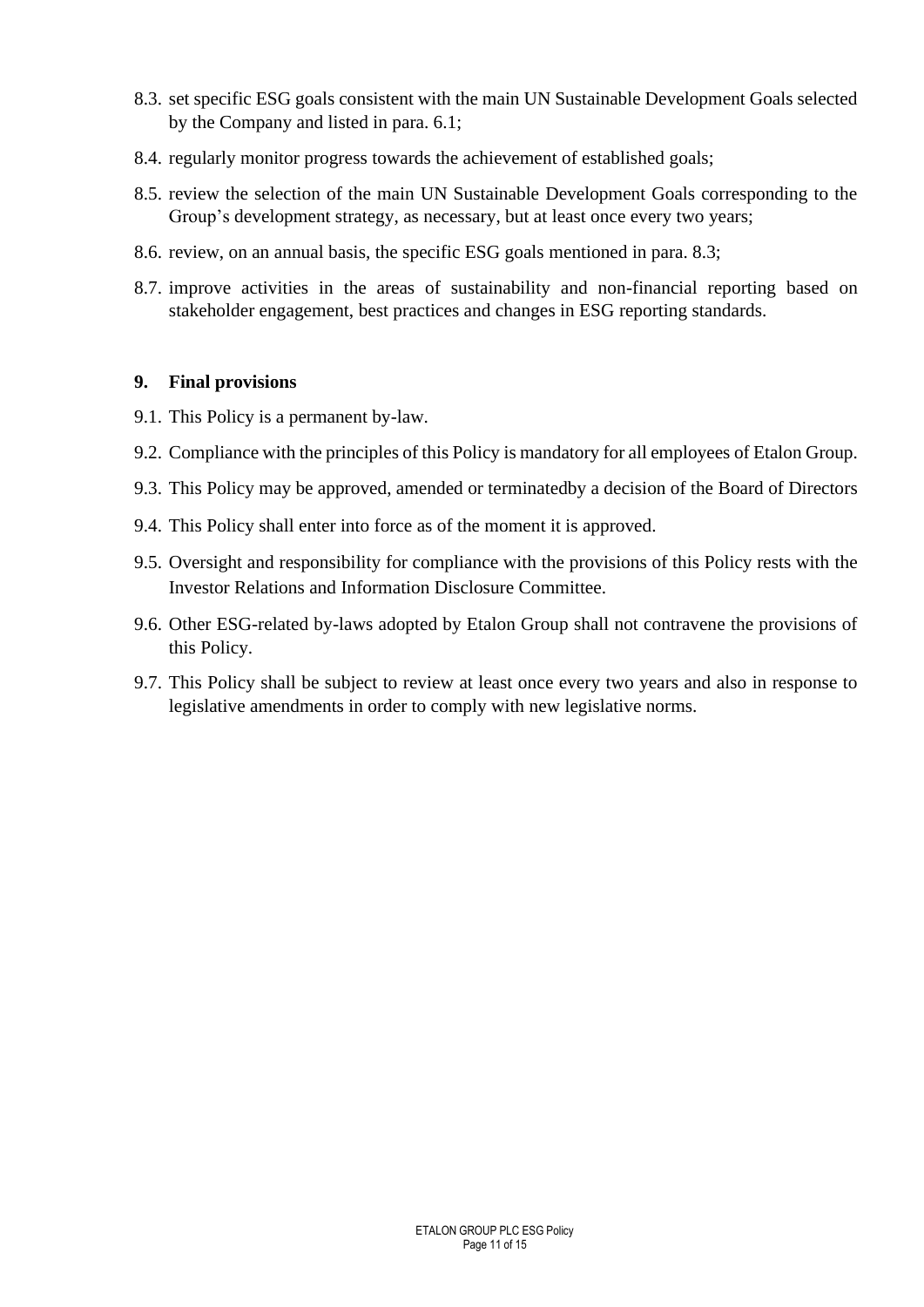## **Annex 1**

## **to ETALON GROUP PLC ESG Policy**

| No.            | Parameter                           | Description                                                                                                                                                                                                      | Standard                                                                          |  |
|----------------|-------------------------------------|------------------------------------------------------------------------------------------------------------------------------------------------------------------------------------------------------------------|-----------------------------------------------------------------------------------|--|
|                | <b>General disclosures</b>          |                                                                                                                                                                                                                  |                                                                                   |  |
| $\mathbf{1}$   | Organisation's<br>profile           | Business model, geography of operations,<br>target markets and segments, project<br>portfolio, organisational and legal form<br>and ownership structure, scope of<br>activities, headcount                       | <b>GRI 102:</b><br>General<br><b>Disclosures</b>                                  |  |
| $\overline{2}$ | Strategy                            | Statements from the Chairman of the<br>Board of Directors and the CEO, including<br>information on the Group's approach to<br>ESG factors; main risks and opportunities                                          | <b>GRI 102:</b><br>General<br><b>Disclosures</b>                                  |  |
| 3              | Corporate values and<br>principles  | Key principles, values and corporate<br>standards, mechanisms for fulfilling the<br>Group's ethical principles and monitoring<br>compliance with said principles<br>(consulting, training, reporting violations) | <b>GRI 102:</b><br>General<br>Disclosures;<br><b>GRI 205: Anti-</b><br>corruption |  |
| $\overline{4}$ | Reporting                           | Reporting period, list of material topics,<br>index of GRI standards                                                                                                                                             | <b>GRI 102:</b><br>General<br><b>Disclosures</b>                                  |  |
| 5              | Material topics                     | Description of material topics and<br>approach to managing them                                                                                                                                                  | <b>GRI 103:</b><br>Management<br>Approach                                         |  |
|                | <b>Environmental issues</b>         |                                                                                                                                                                                                                  |                                                                                   |  |
| 6              | Materials                           | Total amount of building materials used                                                                                                                                                                          | GRI 301:<br>Materials                                                             |  |
| $\overline{7}$ | Energy consumption                  | Consumption of electricity, gasoline, diesel<br>and natural gas                                                                                                                                                  | <b>GRI 302:</b><br>Energy                                                         |  |
| 8              | Water usage                         | Volume of water withdrawn and<br>discharged, sources of water used                                                                                                                                               | <b>GRI 303:</b><br>Water and<br>Effluents                                         |  |
| 9              | Industrial waste                    | Total volume of waste, volume directed for<br>disposal                                                                                                                                                           | GRI 306:<br>Waste                                                                 |  |
| 10             | Violations of<br>environmental laws | Fines for non-compliance with<br>environmental laws and regulations                                                                                                                                              | GRI 307:<br>Environmental<br>Compliance                                           |  |
|                | <b>Social topics</b>                |                                                                                                                                                                                                                  |                                                                                   |  |
| 11             | Employment                          | Benefits provided to full-time employees;<br>parental leave statistics                                                                                                                                           | GRI 401:<br>Employment                                                            |  |
| 12             | Labour-management<br>relations      | Minimum notice periods regarding<br>substantial operational changes                                                                                                                                              | <b>GRI 402:</b><br>Labour/Manag<br>ement<br>Relations                             |  |
| 13             | Occupational health<br>and safety   | Occupational health and safety system,<br>hazard identification, risk assessment and                                                                                                                             | <b>GRI 403:</b><br>Occupational                                                   |  |

#### **LIST OF NON-FINANCIAL DISCLOSURES**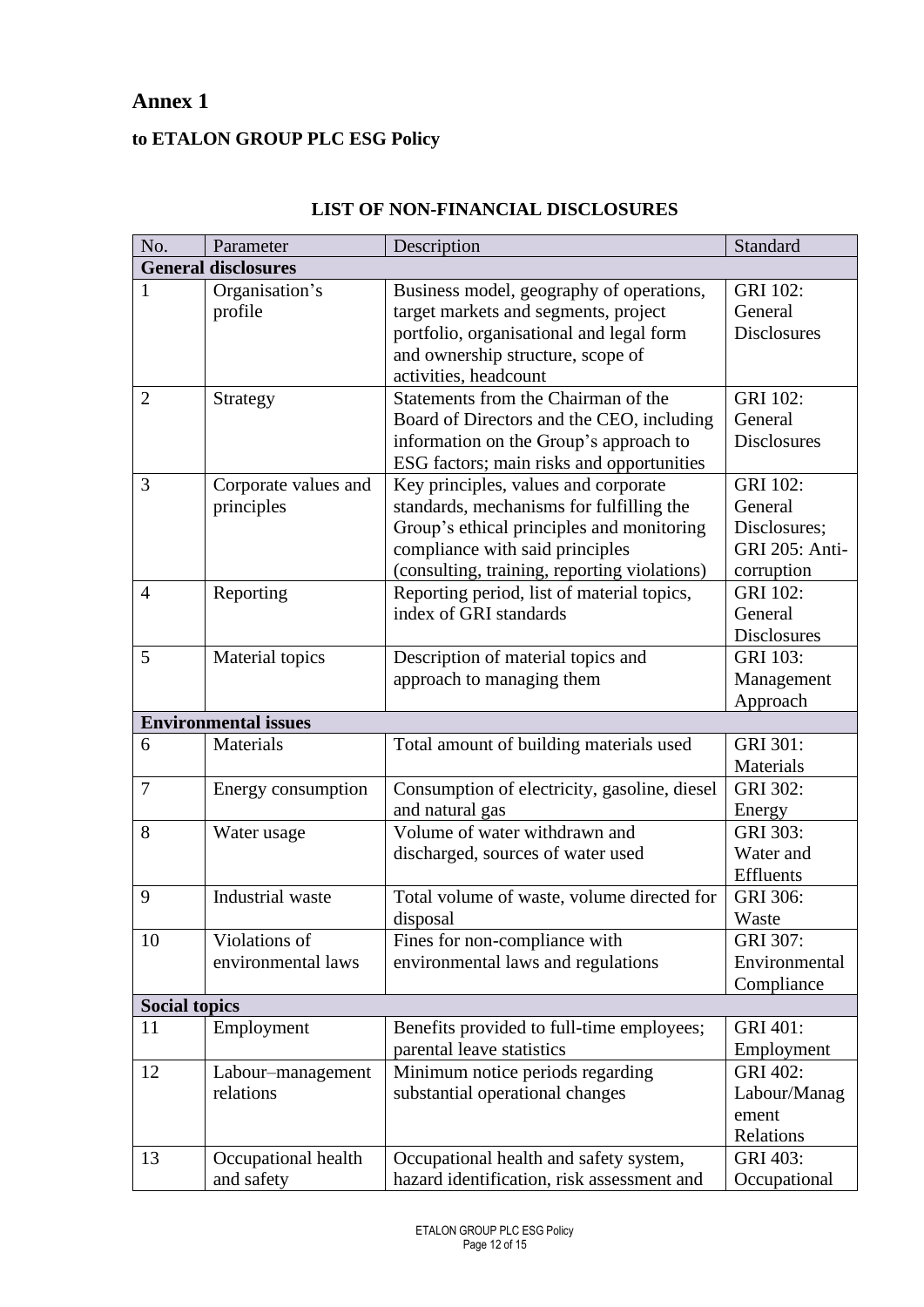|    |                            | incident investigation, training on         | Health and           |
|----|----------------------------|---------------------------------------------|----------------------|
|    |                            | occupational health and safety and work-    | Safety               |
|    |                            | related injuries                            |                      |
| 14 | Training and               | Average hours of training, programmes for   | <b>GRI 404:</b>      |
|    | education                  | upgrading employees' skills                 | Training and         |
|    |                            |                                             | Education            |
| 15 | Gender equality            | Diversity of employees (by gender and       | <b>GRI 405:</b>      |
|    |                            | age), including executive positions         | Diversity and        |
|    |                            |                                             | Equal                |
|    |                            |                                             | Opportunity          |
| 16 | Non-discrimination         | Incidents of discrimination and corrective  | <b>GRI 406: Non-</b> |
|    |                            | actions taken by Etalon Group               | discrimination       |
| 17 | Local communities          | Community engagement, impact                | GRI 413:             |
|    |                            | assessments and development programmes      | Local                |
|    |                            |                                             | Communities          |
|    | Corporate governance       |                                             |                      |
| 18 | Composition of the         | Composition of the Board of Directors and   | <b>GRI 102:</b>      |
|    | <b>Board of Directors</b>  | its committees; independence of the         | General              |
|    | and Chairman of the        | Chairman of the Board of Directors;         | <b>Disclosures</b>   |
|    | <b>Board of Directors</b>  | functions of the Board of Directors in the  |                      |
|    |                            | development and approval of Etalon          |                      |
|    |                            | Group's mission, values, policies and goals |                      |
| 19 | <b>Board of Directors'</b> | Policy on remuneration payable to           | <b>GRI 102:</b>      |
|    | remuneration               | members of the Board of Directors           | General              |
|    |                            |                                             | <b>Disclosures</b>   |
| 20 | Stakeholder                | Key stakeholder groups and the Group's      | <b>GRI 102:</b>      |
|    | engagement                 | approach to engaging with them              | General              |
|    |                            |                                             | <b>Disclosures</b>   |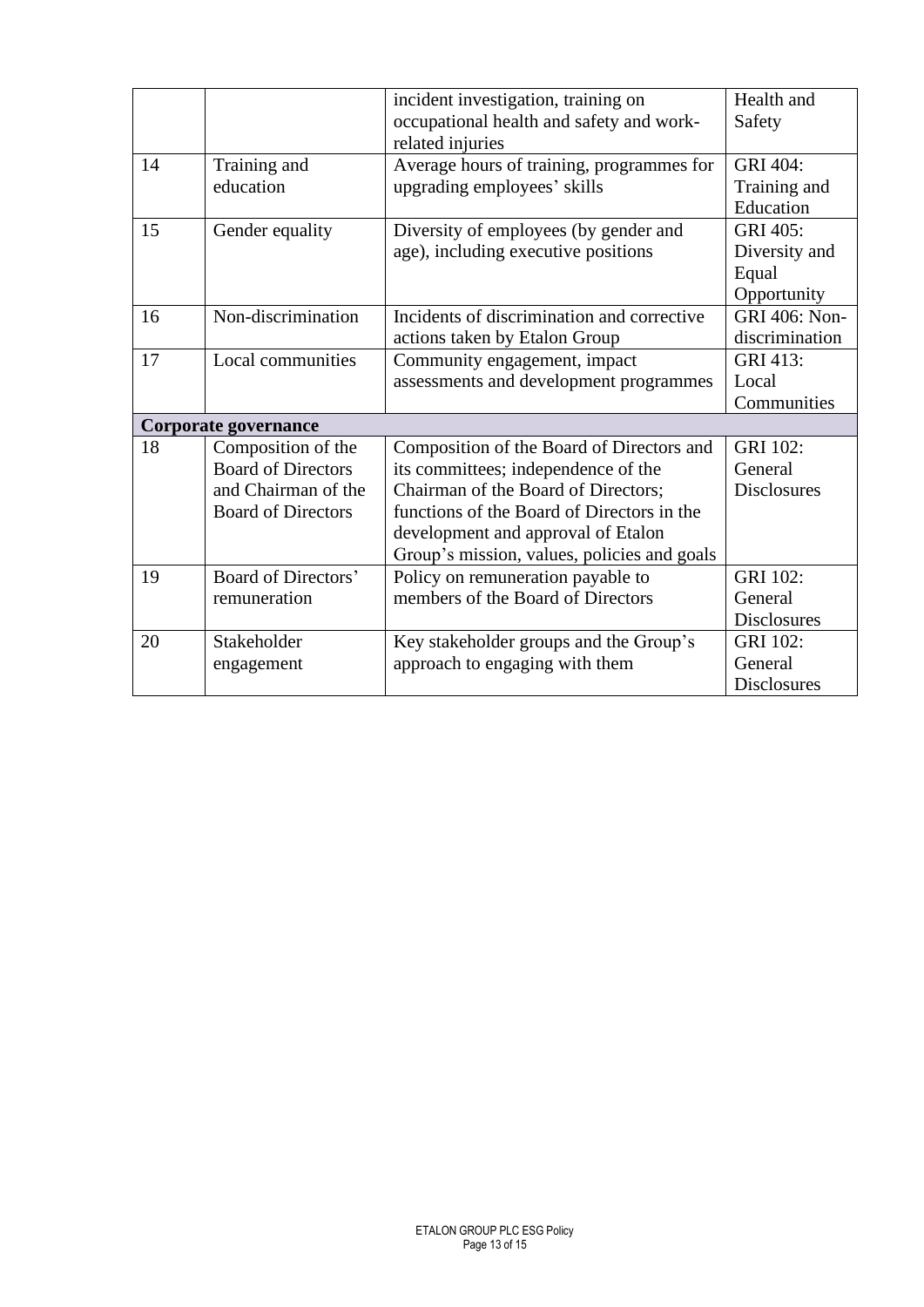## **Annex 2**

## **to ETALON GROUP PLC ESG Policy**

#### No. Parameter Description Description Standard **Environment** 1 Greenhouse gas emissions  $(CO<sub>2</sub>)$ The Group's approach to the management of greenhouse gas emissions; the volume of greenhouse gas emissions  $(CO<sub>2</sub>, CH<sub>4</sub>,$  $N_2O$ , etc.) by scopes 1, 2 and 3; the Group's measures to reduce greenhouse gas emissions and the results of such measures GRI 305: Emissions 2 Pollutant emissions Volume of emissions into the atmosphere of NOx, SOx and other pollutants GRI 305: Emissions 3 Water consumption Volume of water withdrawn, including from natural sources, from municipal water supply systems and from other sources; volume of water reused; wastewater discharge  $GRI$  303 $\cdot$ Water and Effluents; SASB Real Estate 4 Waste production Waste volume by hazard classes (classes I– V); methods of waste management: volume recycled, disposal, incineration, disposal at a landfill, transfer to third parties, etc. GRI 306: Waste 5 Energy efficiency Total amount of energy saved from activities, technologies and initiatives aimed at improving energy efficiency; energy-efficiency performance of buildings in the Group's project portfolio GRI 302: Energy SASB Real Estate 6 Environmentally friendly technologies and materials Volume of building materials used, including those subject to recycling and reuse GRI 301: **Materials** 7 Violations of environmental laws, penalties Information on violations of environmental laws and penalties for said violations, including the amount of environmental fees, fines and overdue-payment surcharges for non-compliance with environmental regulations, total amount of non-monetary fines and number of orders, and the total number of lawsuits brought against Etalon Group in connection with non-compliance with environmental laws  $GRI$  307 $\cdot$ Environmental Compliance; SASB Home Builders **Social topics** 8 Injury statistics Number of workplace accidents, LTIFR, TRIR GRI 403: **Occupational** Health and Safety;

#### **LIST OF ADDITIONAL NON-FINANCIAL INFORMATION TO BE DISCLOSED**